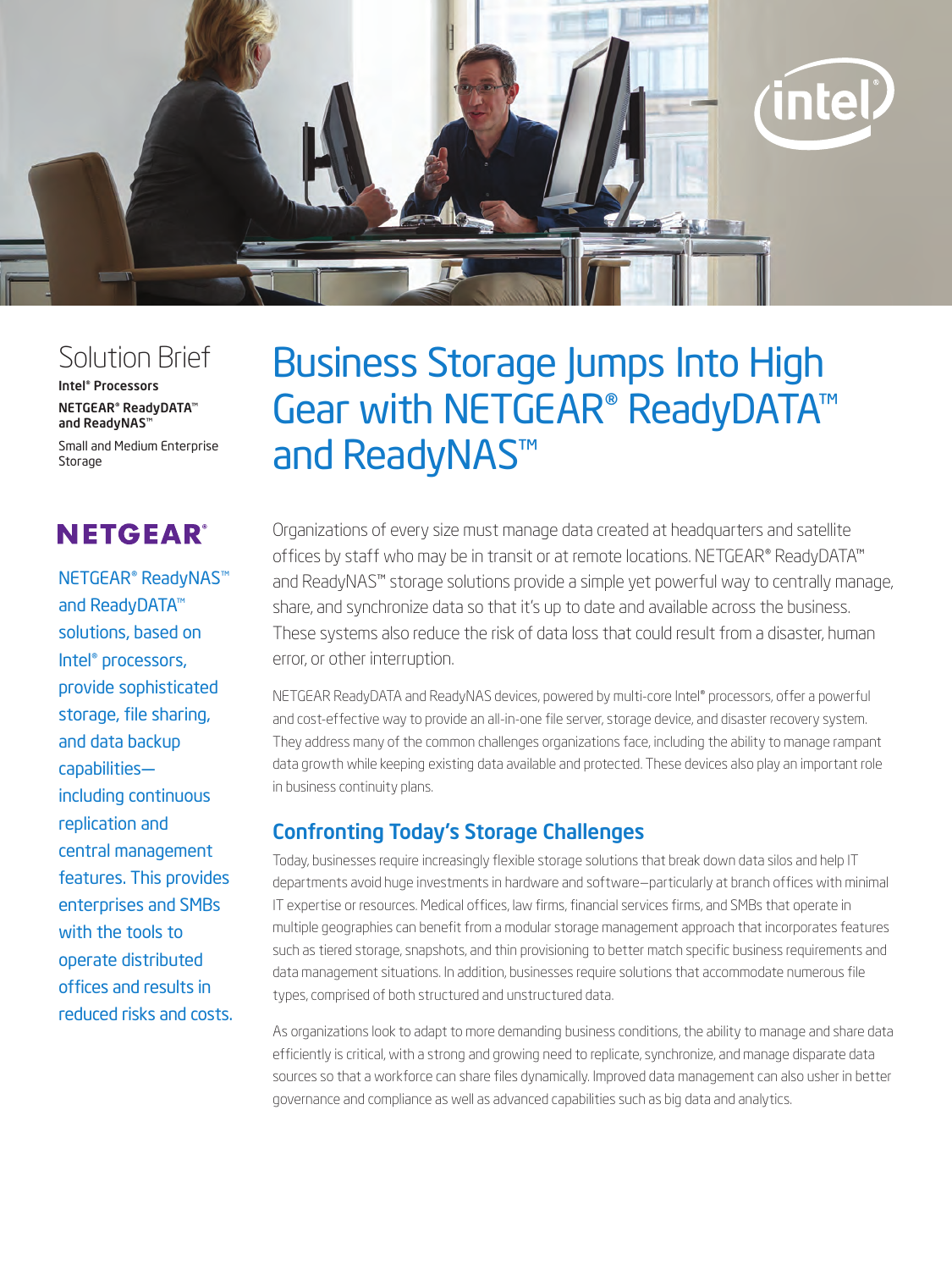"NETGEAR® ReadyDATA™ is an enterprise-level solution with an SMB price point. It comes preinstalled with everything Arafura needs, such as thin provisioning, block-level replication, and deduplication. This means our business can securely store, protect, and share critical data across our network.

*– Michael Feldbauer, Managing Director, Arafura Connect*



ReadyDATA ™

*Figure 1. NETGEAR® ReadyDATA™ takes continuous, hourly, or daily snapshots of data, all of which can be accessed in case of disaster or human error.*



inside

## Putting NETGEAR ReadyDATA to Work in the Small-to-Medium Enterprise

ReadyDATA is designed for the requirements of small to medium enterprises. Each device comes standard with technology for deduplication, thin provisioning, and block-level replication—enabling data from multiple offices or across a WAN to be available and manageable from a central location and through the cloud. This solution also simplifies data tiering using SATA, SAS, or solid-state drives (SSDs) so that organizations can match data classification requirements to budgets.

ReadyDATA provides continuous snapshots of the data environment across OSs, including Microsoft Windows\*, Mac OS X\*, and Linux\*. For example, if an employee mistakenly deletes critical slides from a presentation, it's possible to go back to a specific point in time and retrieve a previous version of the file, as shown in Figure 1. A network administrator can establish specific rules and workflows for managing and storing data, including entire data sets residing at a secondary location.

## Advantages of ReadyDATA Block-level Replication

ReadyDATA offers block-level replication technology, which operates at a sub-file level and replicates only new or changed data. Because ReadyDATA minimizes the amount of data sent between two systems, it takes less time to replicate files. Older and less efficient tools may update entire files—in some cases multi-gigabyte audio and video files—devouring bandwidth and processing power.

To illustrate this difference, if a video editor updates the final minute of a movie, ReadyDATA replicates only the changed portion of the file. File-level replication, however, resends the entire file—even though most of the movie's contents did not change. For this reason, ReadyDATA's replication technology is beneficial for customers with large files, such as multimedia, virtual servers (VMware, Hyper-V, and Citrix), and databases or e-mail data stores.

For businesses with bandwidth constraints between offices, the ability to replicate only the most granular changes is an important part of a disaster recovery solution. If a replication job is unable to finish because a large amount of data is being sent over a slow connection, the job may not finish, leaving the business exposed to the potential for data loss. This problem is particularly acute at satellite and small offices including those located in countries with slower Internet connectivity.

#### Combining Replication with Snapshots

In addition to replicating files and data, ReadyDATA replicates "snapshots"—complete copies of data sets from a specific point in time. This enables IT administrators to retrieve previous versions of files in case of corruption or human error. For example, if an employee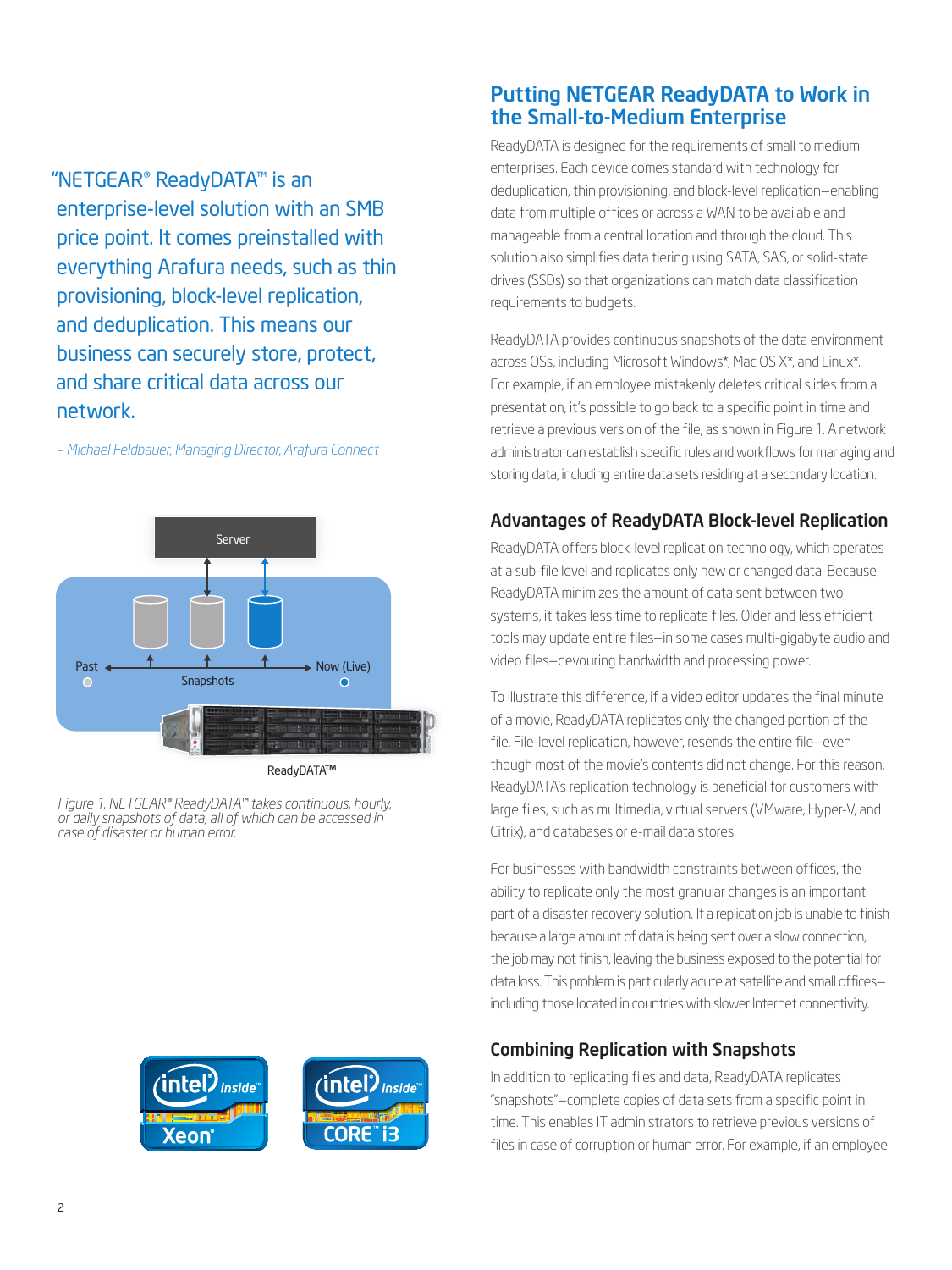

*Figure 2. NETGEAR® ReadyDATA™ replication tools provide hourly, daily, or weekly snapshots of data over the Internet or the LAN so that businesses can recover files from nearly any point in the past.*

at a remote site mistakenly deletes critical slides from a presentation, it's possible for IT administrators to retrieve a copy of the file from a snapshot containing the deleted slides. Without snapshot replication, IT administrators would have to travel to the employee's site or possibly ask non-IT personnel to attempt to recover the file. With ReadyDATA, IT administrators can retrieve a previous version of the presentation file directly from the ReadyDATA device at their local site. All of this can be done without backup software, reducing IT cost and complexity.

In contrast, file-level replication is usually unable to transfer snapshots. If a file is overwritten or a virus infects the data center, unintended changes are permanent.

#### Installing and Managing ReadyDATA Replication

ReadyDATA has integrated replication and snapshot capabilities, limiting the need for additional back-up software licenses or addons. As shown in Figure 2, replication jobs between ReadyDATA systems are managed through Replicate, NETGEAR's cloud-based management portal. IT administrators can control every aspect of the replication jobs running between units at multiple locations through the cloud-based central management portal, even if one unit is unattended. They can schedule jobs, immediately back up data, disable and resume jobs, and view consolidated reports from the management portal. ReadyDATA's advanced replication technology combined with the cloud-based Replicate portal is ideal for businesses with remote sites as well as managed service providers (MSPs) looking to create a powerful, easy-to-manage data protection solution.

## Availability vs. Reliability

Many organizations focus heavily on data availability and providing a five-9s level of service. Although availability is critical, reliability is often minimized or overlooked. However, human error, a virus, or a software bug can destroy, delete, or render files useless. As a result, data consistency is paramount. NETGEAR® ReadyDATA™ and ReadyNAS™ provide continuous snapshots and replication tools that greatly reduce the odds of a breakdown or loss, and help ensure that data from nearly any point in the past can be recovered.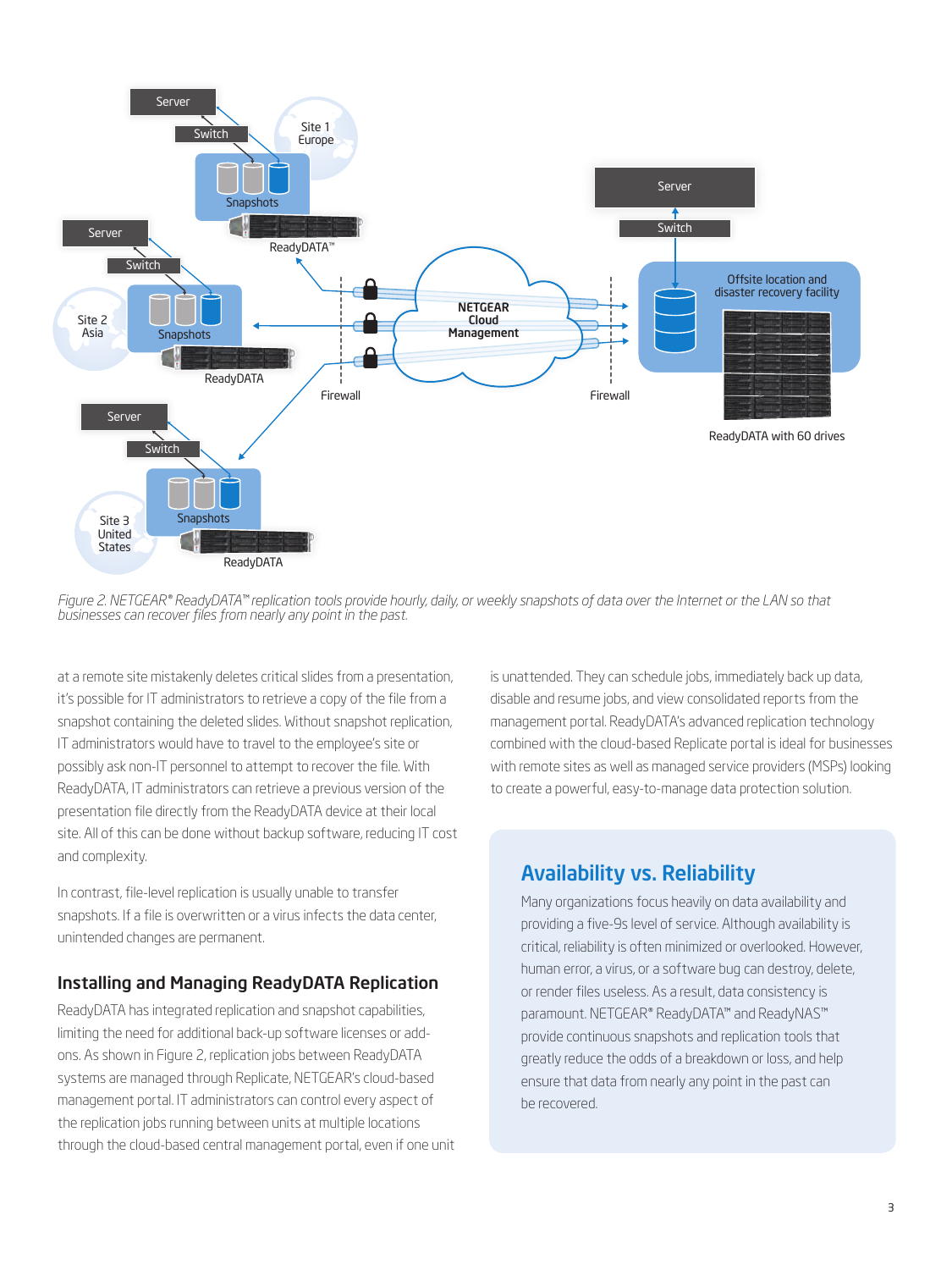#### ReadyData Key Features and Benefits

ReadyDATA offers many benefits for businesses looking to build a more efficient storage infrastructure.

- **Scalability.** ReadyDATA accommodates 4-TB drives, for a maximum capacity of 48 TB on a single ReadyDATA 5200. With expansion trays, it's possible to add as many as 48 additional drives, bringing total capacity to 240 TB. ReadyDATA also works with virtually all third-party software and hardware suppliers.
- **Flexibility.** ReadyDATA supports industry-standard file-sharing protocols, including iSCSI, CIFS, and NFS. It also provides full virtualization support in order to connect physical storage on multiple virtual LANs and virtual adapters. It's then possible to configure options independently—including IP settings, virtual LAN tagging, and performance throttling—for each virtual adapter.
- **Performance.** With 10 gigabit Ethernet (GbE) connectivity, organizations can deploy fast drive options and hybrid storage configurations. ReadyDATA supports SATA, SAS, and SSDs along with data tiering. What's more, these devices offer low latency and fast response times. It's possible to load balance storage protocols using a virtual networking stack in order to deliver throughput of up to 20 GbE.
- **Continuous protection.** ReadyDATA lets IT administrators establish specific data recovery points on an hourly, daily, or weekly basis. This feature allows organizations to roll back to any previous snapshot.
- Manageability. Central administration and cloud-managed siteto-site replication deliver a high level of IT efficiency and help organizations adhere to internal governance and external regulatory requirements.

## NETGEAR's End-to-End Security Model

Security takes center stage for every organization. NETGEAR® ReadyDATA™ and ReadyNAS™ devices are fully integrated with Microsoft Active Directory\* so that IT administrators can assign privileges across an organization.

ReadyNAS and ReadyDATA Replicate software enables IT administrators to create on-demand virtual private connections between ReadyNAS or ReadyDATA units. Setup is not complicated, as can be the case with traditional VPN applications. Simply add ReadyNAS or ReadyDATA devices to a virtual network, and the devices appear to be on the same LAN once connected.

In 95 percent of connections, there is a direct connection between your units. In the few cases where a direct connection cannot be formed, NETGEAR relay servers create the connection. Regardless of whether you have a direct or relayed connection, your data is safe and fully encrypted as it passes across the Internet and between systems using our end-to-end security model. Only the endpoints can decode the data.

#### Using NETGEAR Replicate Software

To form a connection between ReadyNAS or ReadyDATA units, both devices need to be registered with the NETGEAR Replicate server. Each device uses its unique MAC address as its username, which is available in your Replication network. The connection process can be managed remotely from any web browser

ReadyNAS replication is file-based, while ReadyDATA replication is block-based. The Replicate portal can manage ReadyNAS and ReadyDATA devices simultaneously, however, replication between ReadyNAS and ReadyDATA is not supported.

Once these devices are registered, they log into and form an SSL connection with the Replicate server. Replicate servers are then used to form a control channel and route control messages between devices. The control channel is used to route end-to-end control messages between ReadyNAS or ReadyDATA units. For example, one ReadyNAS might be requesting to connect to another ReadyNAS. In this case, a control message will flow from the caller through the Replicate Servers to the callee. The receiving ReadyNAS can then choose to accept or decline the incoming connection request and send a response back to the caller over the same control channel. If the ReadyNAS allows the connection, setup begins.

During the connection setup phase, NETGEAR's patented NAT traversal technique is used to setup a direct peer-to-peer connection between ReadyNAS or ReadyDATA units so no port-forwarding or dynamic DNS is required. The connection setup phase requires the use of our Replicate server but, once the peer-to-peer connection is formed, data travels directly between ReadyNAS or ReadyDATA devices. As part of the connection setup, 3-DES keys are exchanged, which are only shared between the endpoints so the data flowing between the devices is protected by end-to-end encryption.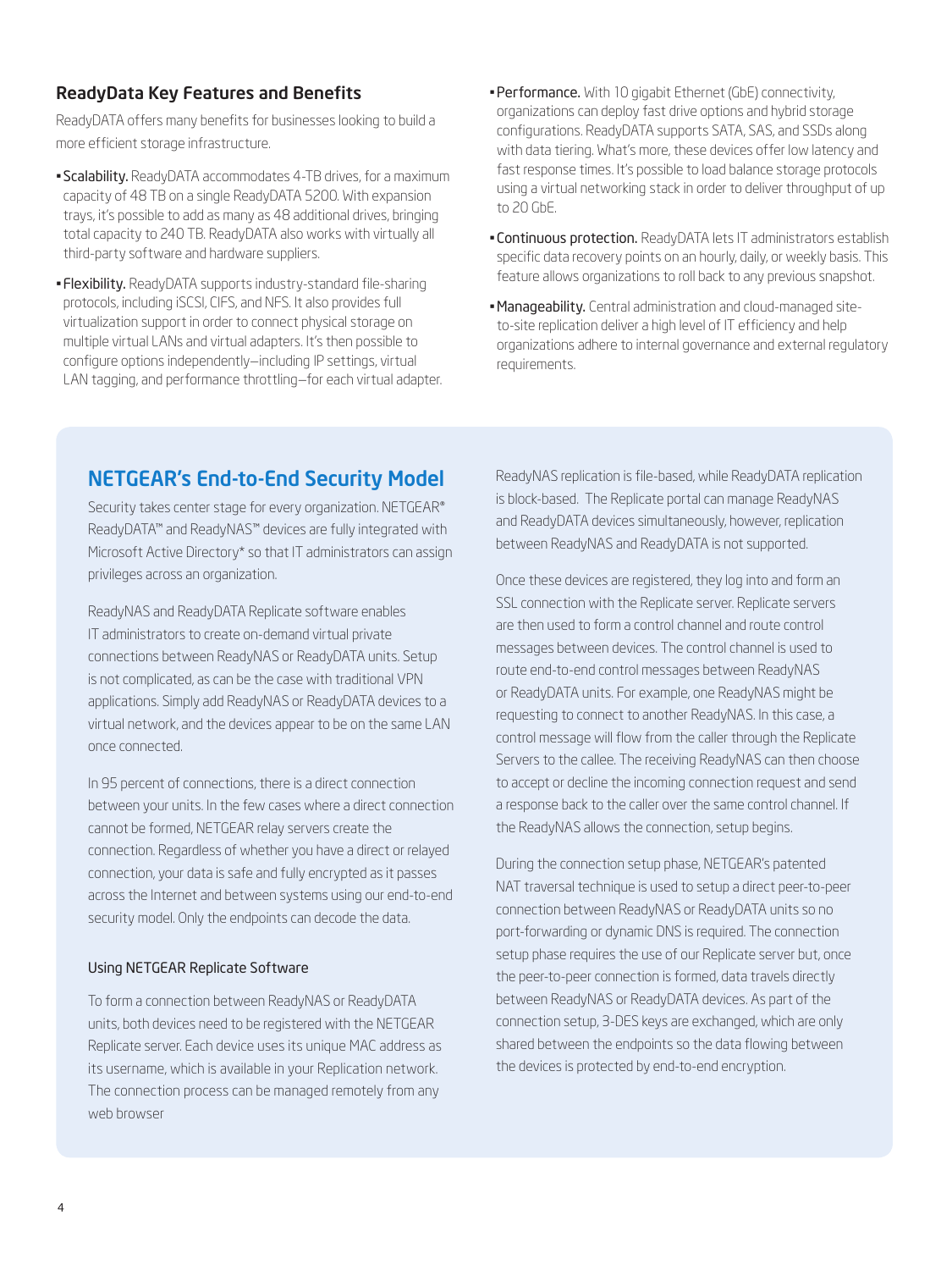## Giving SMBs New Tools with NETGEAR ReadyNAS

The ReadyNAS family of network-attached storage (NAS) offers an array of business-class features at a fraction of the traditional cost of business storage. These devices provide powerful yet easy-to-use data-storage and file-sharing features, and the highperformance architecture offers fast data throughput and storage capacity of up to 84 TB. It also provides data protection with auto RAID management and volume expansion, and it works with Microsoft Windows, Mac OS X, and Linux clients across the network. A setup wizard allows easy configuration through a web browser. Like the ReadyDATA solution, these devices deliver continuous snapshots. This simplifies data recovery and provides a more flexible storage and backup environment.

#### ReadyNAS Key Features and Benefits

ReadyNAS delivers a cost-effective and powerful solution for SMBs and small offices:

- **Scalability.** ReadyNAS devices provide up to 84 TB of unified storage and supports RAID and X-RAID2 technologies. This provides a quick and straightforward way to expand storage while ensuring full data redundancy and high performance. X-RAID2 allows an organization to swap out older drives for newer and larger drives while keeping all data online and available.
- **Class-leading performance.** A multi-core Intel processor provides unparalleled performance across multiple hardware and software platforms. ReadyNAS allows more users to access data simultaneously.
- **Easy deployment.** A web interface allows a network administrator to configure ReadyNAS with minimal time and effort. The system includes built-in e-mail alerts in case of disk failure or a hightemperature incident.
- **Continuous protection.** ReadyNAS provides continuous data protection with unlimited block-based snapshots.
- •ReadyNAS Vault. ReadyNAS Vault is a reliable, affordable and simple cloud-based backup service embedded on all ReadyNAS systems.

## **Conclusion**

Businesses of every size face the challenge of managing escalating requirements for data storage, back-up, and disaster recover in the face of static or shrinking budgets. NETGEAR ReadyDATA and ReadyNAS storage solutions address the needs of SMBs and small to medium enterprises—especially those operating small satellite or branch offices with minimal IT resources or slow Internet connectivity—by providing a simple yet powerful way to centrally manage, share, and synchronize data so that it's up to date and available across all locations to power the business.



*NETGEAR® ReadyNAS™ with 12 bays*

## "ReadyDATA™ and ReadyNAS™ provide highly affordable and flexible solutions for organizations looking to take their data management capabilities into the 21st century."

*– Brett Hesterberg, ReadyDATA Product Line Manager, NETGEAR*